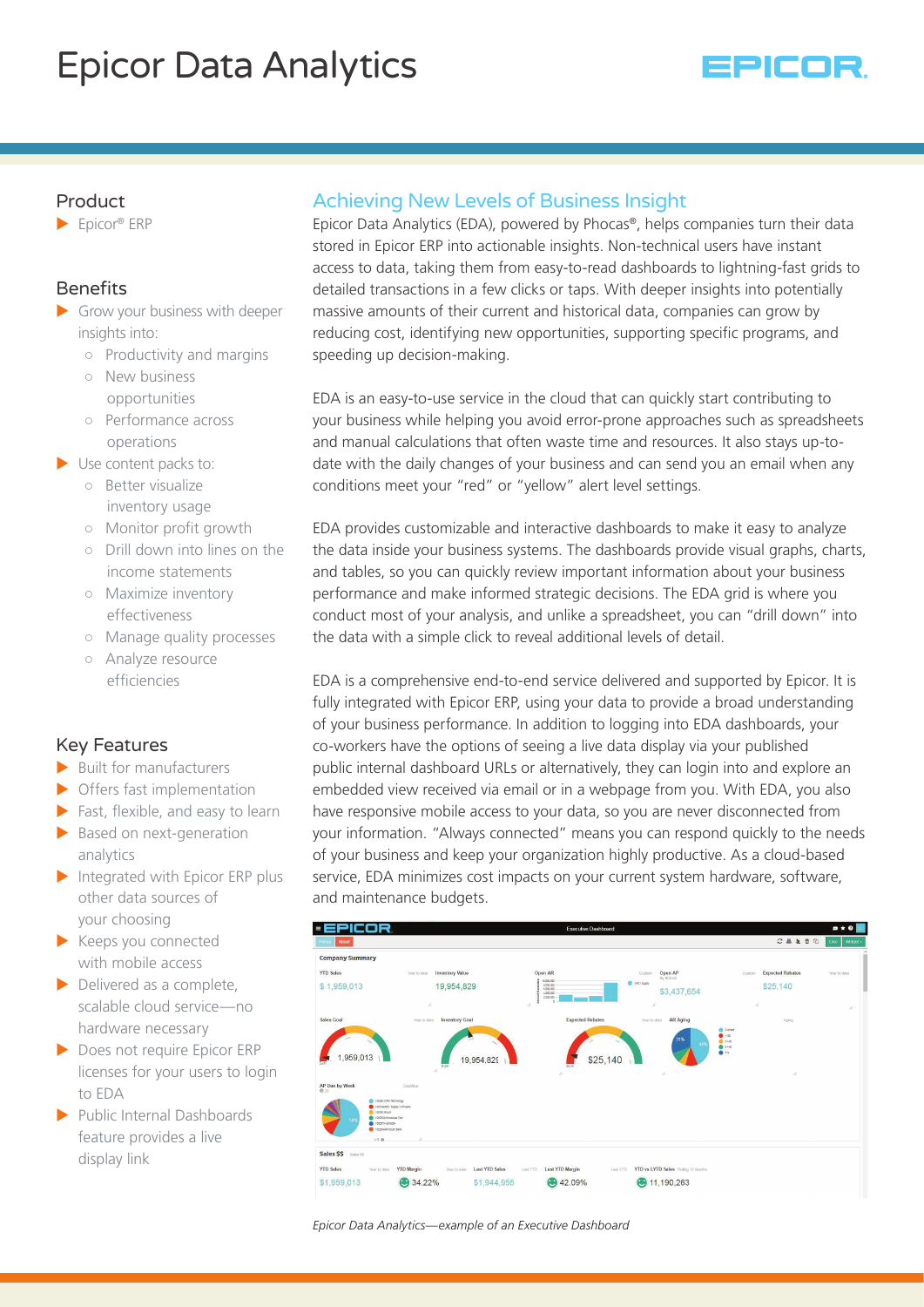# Epicor Data Analytics

## Epicor ERP Content Packs

EDA is a complete solution that comes with ERP-specific content "out of the box." Each of the six Epicor ERP content packs provides starter dashboards and deep integration into a specific set of Epicor ERP data. You have the freedom to build onto these content packs with any additional fields from Epicor ERP and augment from any other data sources, such as Salesforce® and ADP®. Having an all-inclusive BI is a huge time-saver when you consider the tremendous amount of work required by the alternative—determining every table and field in Epicor ERP to connect and dashboards to create. Available content packs:

- $\blacktriangleright$  Sales and CRM (sales orders, quotes, CRM quote pipeline)
- $\blacktriangleright$  Financials (AR/AP, general ledger, templates for financial statements)
- $\blacktriangleright$  Materials Management (inventory, purchasing, and shipping)
- $\blacktriangleright$  Production (production reporting and quality)
- $\blacktriangleright$  Preventive Maintenance (production equipment service)
- $\blacktriangleright$  Field Service (customer equipment service)



## **Sales and Customer Relationship Management (CRM)**

Quickly discover business trends by seeing more detail. Get deeper insight into sales results by account, location, geography, order, etc.

EDA answers these questions about your sales and CRM data:

- $\blacktriangleright$  What is my average sales and gross margin by invoice?
- $\blacktriangleright$  Who was buying and is not buying now?
- $\blacktriangleright$  Where are we succeeding geographically?

#### **Gain full visibility into:**

- $\blacktriangleright$  Net sales
- $\blacktriangleright$  Quantity shipped
- $\blacktriangleright$  Quantity ordered
- Material cost
- $\blacktriangleright$  Fixed burden
- Variable burden
- $\blacktriangleright$  Labor cost
- $\triangleright$  Other cost
- $\blacktriangleright$  Gross margin
- $\blacktriangleright$  CRM quote pipeline

#### **Materials Management**

Improve the productivity of what is often your largest fixed asset—your inventory—by making sure you invest in the right inventory mix. Maximize the effectiveness your purchase spending and assess how your vendors are performing. Gain visibility and track the progress of shipments, including slicing and dicing bill of lading counts by serial number, customer, supplier, plant, and more.

EDA answers these questions about your materials data:

- $\blacktriangleright$  What is our current inventory value today?
- $\blacktriangleright$  What are our potential inventory shortfalls?
- What is on order on my open POs?
- Where are my shipments?

 $\blacktriangleright$  Where were the serial numbers with quality issues shipped?

#### **Gain full visibility into:**

- $\blacktriangleright$  Quantity on-hand
- Inventory value
- $Cost$
- X Allocated
- **Backordered**
- $On PO$
- $\blacktriangleright$  In-transit
- **Reserved**
- Quantity ordered
- Value ordered
- Quantity received
- Value received
- Quantity open
- Value open
- $\blacktriangleright$  Ship quantity
- $\blacktriangleright$  Shipped on time
- $\blacktriangleright$  Bill of lading information
- Serial number shipments
- $\blacktriangleright$  Monthly inventory and sales snapshots

#### **Financials**

Better manage your cash flow with new insights. Understand what receivables have arrived and what payables are coming due. Gain a more holistic view of customer pay cycles and make the most of vendor payment terms. Know what payment discounts have been received over a select time period to take targeted action. Improve management's overall visibility into the business with drill-down capability into categorized accounts and transactions inside your income statement and balance sheet. A financial statements database is also included with templates to get you started creating such statements as P&L, Balance Sheet, Cash Flow, and Trial Balance.

EDA answers these questions about your finance data:

- $\blacktriangleright$  What are this vear's actuals versus last year's actuals by account?
- How long is money held up in AR?
- $\blacktriangleright$  What payments are receivable and what invoices are due?

*Dashboard on a tablet*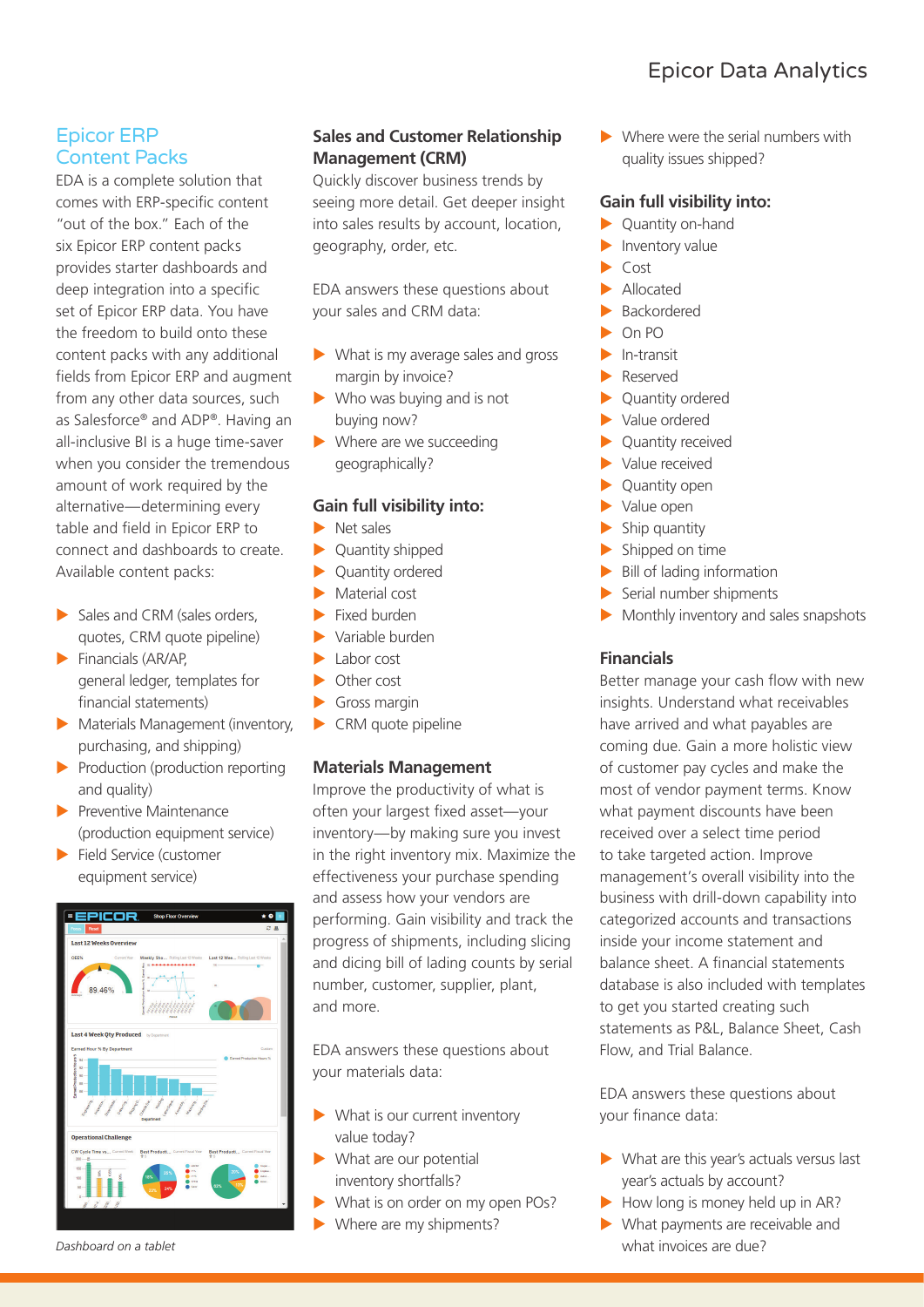$\triangleright$  Did we take advantage of discount terms and how much did we save?

#### **Gain full visibility into:**

- **Amount**
- Paid
- Terms taken
- X Allowed
- Memo amount
- Bad debt amount
- Amount receivable
- Owing
- nvoiced
- Paid
- Memo
- $\blacktriangleright$  Terms taken
- Transactions for income statement and balance sheet

#### **Production**

Make certain that quality products are produced for the right customer at the right time—for the right price and right profit margin.

EDA answers these questions about your production data:

- $\blacktriangleright$  What are my resource earned hours?
- $\triangleright$  Do I have differences in production rates between shifts?
- $\blacktriangleright$  How do I improve the overall effectiveness of my resources?
- $\blacktriangleright$  What is the most frequent cause for product rejections?
- $\blacktriangleright$  What are the current and longterm trends in Epicor ERP Project Management data?



*Public Internal Dashboards production floor use example*

| Functions (e.g., Mode,<br>Period, Stream, etc.)  |        |                                        |                                          |                                      |                    | The Query Grid                |            |           |           |                 |           | More Functions |           |           |                                       |           |           |
|--------------------------------------------------|--------|----------------------------------------|------------------------------------------|--------------------------------------|--------------------|-------------------------------|------------|-----------|-----------|-----------------|-----------|----------------|-----------|-----------|---------------------------------------|-----------|-----------|
|                                                  |        |                                        |                                          |                                      |                    |                               |            |           |           |                 |           |                |           |           |                                       |           |           |
| PICOR<br>- 5                                     |        |                                        |                                          |                                      |                    |                               |            |           | Sales     |                 |           |                |           |           |                                       |           | $P * Q E$ |
| Mode w.<br>Pennsylva w.<br>Period<br>Customer ID |        | Magazines <b>v</b><br><b>Net Sales</b> | <b>Finance</b> w.<br><b>Invoice Date</b> | <b>Lettutte Pilter +</b><br>Activity | Format v<br>Actual | Period w<br>Rolling 12 Months |            |           |           |                 |           |                |           |           | <b>EN Lait &amp; &amp; ± 0</b> Search |           | Q         |
| Resur<br>Foom.                                   | Matrix |                                        |                                          |                                      |                    |                               |            |           |           |                 |           |                |           |           |                                       |           |           |
| Seles<br>Summary                                 |        |                                        | 4 Customer ID                            | <b>Total Net Sales</b>               |                    | May 2019 *                    | Apr 2019   | Mar 2019  | Feb 2019  | <b>Jan 2019</b> | Dec 2018  | Nov 2018       | Oct 2018  | Sep 2018  | Aug 2018                              | Jul 2018  | Jun 2018  |
|                                                  |        |                                        | <b>TOTAL</b>                             |                                      | 12, 340, 353       | 1,773,279                     | 1,642,564  | 1,718,227 | 1.376.392 | 1.524.556       | 1,595,995 | 1,403,399      | 1,598,633 | 1,330,068 | 1,052,000                             | 1,363,200 | 1,655,818 |
| Company                                          |        |                                        | <b>CLARKE</b>                            |                                      | 7.182.335          | 967,450                       | 811,493    | 878,699   | 254,209   | 585,279         | 627,383   | 581,351        | 645,895   | 522,553   | 612,645                               | 348,016   | 347,394   |
|                                                  |        | $\overline{2}$                         | <b>DALTON</b>                            |                                      | 7.987.135          | 753, 692                      | 620,000    | 827.789   | 335.403   | 727.246         | 580,911   | 662.254        | 741,510   | 560,905   | 663,565                               | 735,940   | 777,920   |
|                                                  |        | $\overline{a}$                         | KENCO                                    |                                      | 149,932            | 21250                         | $^{\circ}$ |           | 21,450    | 20,482          | 4,750     | 24,750         | 16.000    | 9,000     | 9,750                                 | 10.500    | 12,000    |
| Customer                                         |        | ×                                      | <b>BARRISTON</b>                         |                                      | 72,971             | 15,581                        | 2.124      |           | 4.898     | 4.354           | 6.849     | 7.727          | 7.421     | 4,973     | 5.585                                 | 4.858     | 8,606     |
|                                                  |        | $\overline{5}$                         | <b>ECD-A</b>                             |                                      | 113,550            | 12,760                        | 8.228      | 5.742     | 24,576    | 7.451           | 5.518     | 9.174          | 10.856    | 10:042    | 4.250                                 | 7.882     | 7.062     |
| Part Number                                      |        | 6                                      | <b>IMC</b>                               |                                      | 61,209             | 2,549                         | 3,752      | 2,948     | 2.546     | 6,502           | 7,102     | 1,474          | 11,792    | 11,256    | 7,772                                 | 2,454     | 1,035     |

*The grid allows users to drill down in any direction to answer questions*

#### **Gain full visibility into:**

- $\blacktriangleright$  Good quantity
- $\blacktriangleright$  Total quantity
- $\blacktriangleright$  Good value
- Total value
- Estimated Setup hours
- Estimated production hours
- Actual production hours
- Actual production rework hours
- Actual setup hours
- $\blacktriangleright$  Actual setup rework hours
- Production run standard
- $\blacktriangleright$  Production labor rate
- Setup labor rate
- $\blacktriangleright$  Production labor rate
- Setup labor rate
- $\blacktriangleright$  Production burden rate
- Setup burden rate
- $\blacktriangleright$  Actual labor cost
- X Actual burden cost
- Rework labor cost
- X Rework burden cost
- Project Management schedule
- Project Management milestones
- Project Management progress percent

#### **Preventive Maintenance**

Use the Equipment Maintenance data and dashboard in EDA to explore equipment maintenance information by supplier, jobs, plant, open requests, and closed requests. This data can help improve preventive maintenance service and the average response time for issues. Managers can then see where problem areas are holding up production.

#### **Field Service**

Use the data and dashboard in EDA for the Epicor ERP Field Service module to see the customers, parts, service call type, and warranty eligibility included with each service call. These views then summarize totals, call counts per service representative, and other indicators. This content pack also includes service profit data and a dashboard that shows sales margins and total costs by customer. This dashboard helps managers determine the profitability of their service organizations.

# Epicor Data Analytics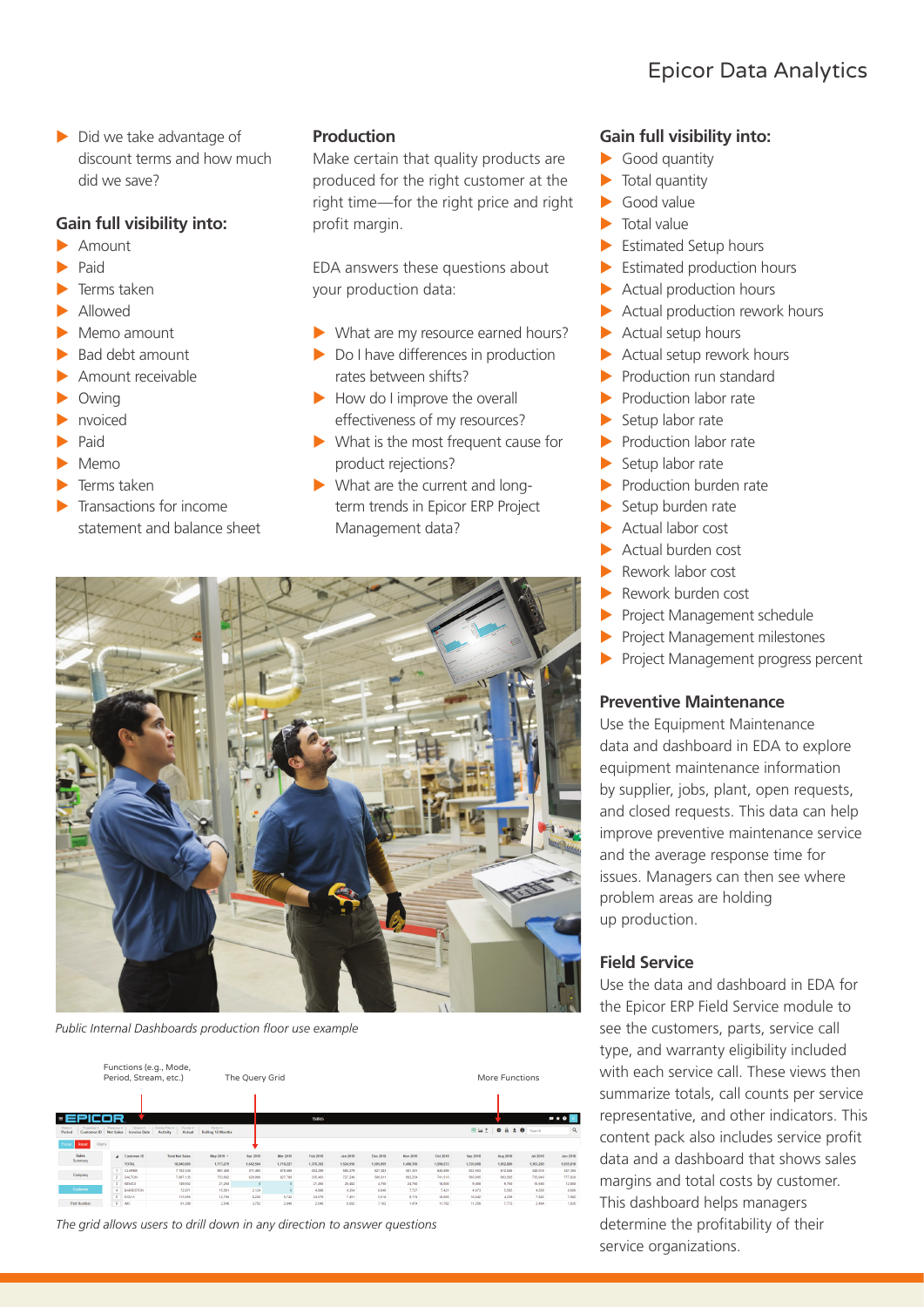## Advanced MES (Epicor Mattec®) Content Pack

Advanced MES extends your Epicor system to provide Industry 4.0 Industrial Internet of Things (IIoT) functionality for automatic production and process monitoring. This solution empowers manufacturers with production data and helps you eliminate inaccurate and time-consuming manual data collection. Operators

can stop measuring and monitoring, and instead focus on making quality products. You get the powerful metrics you need to improve performance overall equipment effectiveness (OEE), run rates, scrap, yield, energy consumption, material consumption, and much more. Accurate machinerelated data helps you pinpoint critical issues, reduce waste, and improve quality and customer service.

EDA includes a content pack for Advanced MES. If you are licensed for Advanced MES, you can blend both Epicor ERP and Advanced MES content into a common EDA dashboard and use it to determine, for example, the real cause of a late shipment—was it a production problem or a supplier problem?

# EDA User Types

| <b>EDA User Function</b>                                                                        | Standard (Full)<br>Named User | <b>Viewer Named User</b> |
|-------------------------------------------------------------------------------------------------|-------------------------------|--------------------------|
| Analyze the data behind the charts                                                              | $\checkmark$                  |                          |
| Create a dashboard or favorites                                                                 |                               |                          |
| Export information from a favorite                                                              |                               |                          |
| Publish public internal dashboards                                                              |                               |                          |
| Share embedded dashboard views                                                                  |                               |                          |
| Access dashboards shared with the user                                                          |                               |                          |
| Filer on information on that dashboard and cross-filter the<br>dashboard to that information    |                               |                          |
| Set a dashboard as the user's homepage                                                          |                               |                          |
| Access favorites that have been shared with the user                                            |                               |                          |
| Sort the favorites by a column                                                                  |                               |                          |
| Have favorites scheduled to be delivered via the email assigned to<br>the viewer license        |                               |                          |
| Have security restrictions applied to the user, which allows one<br>dashboard for multiple user |                               |                          |